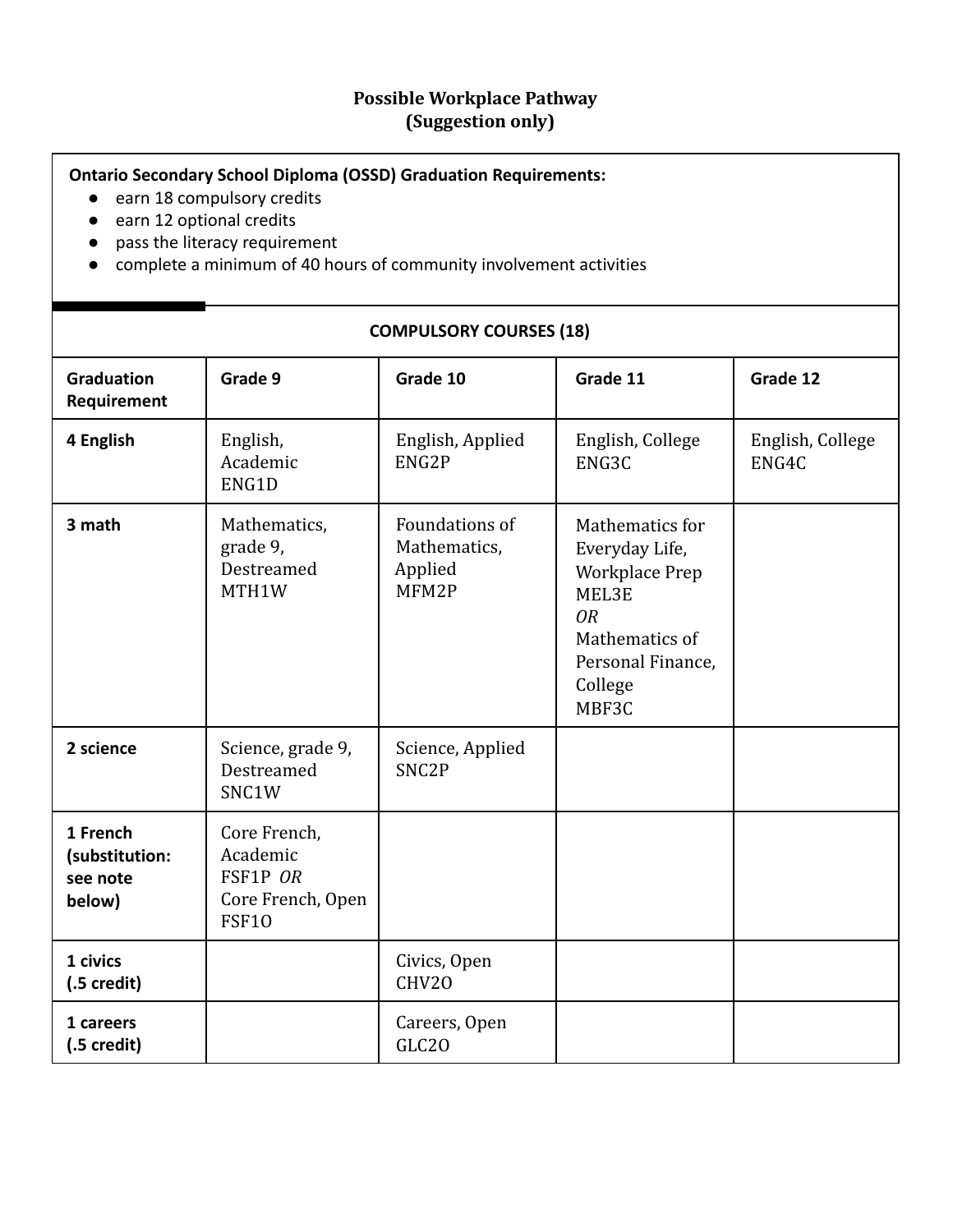| 1 Canadian<br>history                                                                                                                                                                                                                                                                                                                                                                |                                           | Canadian History<br>in the Twentieth<br>Century, Applied<br>CHC2P<br><b>OR</b><br>First Nations,<br>Métis, and Inuit in<br>Canada, Open<br>NAC20 |                                      |  |
|--------------------------------------------------------------------------------------------------------------------------------------------------------------------------------------------------------------------------------------------------------------------------------------------------------------------------------------------------------------------------------------|-------------------------------------------|--------------------------------------------------------------------------------------------------------------------------------------------------|--------------------------------------|--|
| 1 physical and<br>health<br>education                                                                                                                                                                                                                                                                                                                                                |                                           |                                                                                                                                                  | Health for Life,<br>College<br>PPZ3C |  |
| 1 arts                                                                                                                                                                                                                                                                                                                                                                               |                                           | Media Arts, Open<br>ASM20                                                                                                                        |                                      |  |
| 1 Canadian<br>geography                                                                                                                                                                                                                                                                                                                                                              | Geography of<br>Canada, Academic<br>CGC1D |                                                                                                                                                  |                                      |  |
| Group <sub>1</sub><br>1_additional<br>credit in:<br>English, or<br><b>Native</b><br>language, or<br><b>First Nations,</b><br>Metis, and Inuit<br>Studies, or<br>classical/an<br>international<br>language, or<br>social sciences<br>and the<br>humanities, or<br><b>Canadian and</b><br>world studies,<br>or guidance<br>and<br>career<br>education, or<br>co-operative<br>education | Learning<br>Strategies, Open<br>GLS10     |                                                                                                                                                  |                                      |  |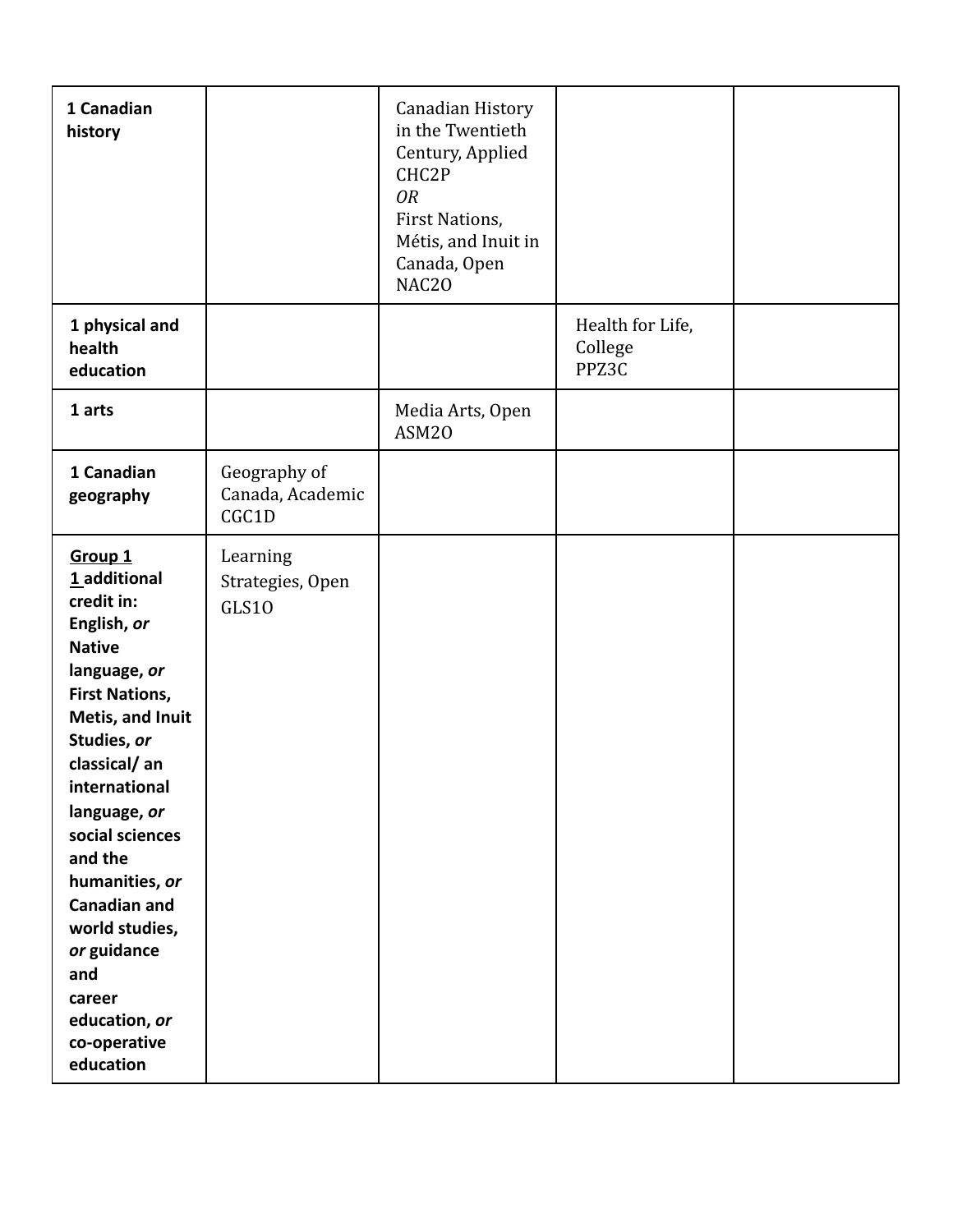| <b>Group 2</b><br>1 credit in:<br>an additional<br>health<br>and physical<br>education, or<br>the arts, or<br><b>business</b><br>studies, or<br>French as a<br>second<br>language, or<br>co-operative<br>education |                                                                                                                                                       | Introduction to<br>Business, Open<br><b>BBI20</b>                                                                                                              |                                                                                                                                                                    |                                                                                                                                                            |  |  |  |
|--------------------------------------------------------------------------------------------------------------------------------------------------------------------------------------------------------------------|-------------------------------------------------------------------------------------------------------------------------------------------------------|----------------------------------------------------------------------------------------------------------------------------------------------------------------|--------------------------------------------------------------------------------------------------------------------------------------------------------------------|------------------------------------------------------------------------------------------------------------------------------------------------------------|--|--|--|
| Group 3<br>1 credit in:<br>technological<br>education, or<br>grade 11/12<br>science, or<br>computer<br>studies, or<br>French as a<br>second<br>language, or<br>co-operative<br>education                           |                                                                                                                                                       | Green<br>Industries,<br><b>Open</b><br><b>THJ20</b>                                                                                                            |                                                                                                                                                                    |                                                                                                                                                            |  |  |  |
| <b>OPTIONAL COURSES (12)</b>                                                                                                                                                                                       |                                                                                                                                                       |                                                                                                                                                                |                                                                                                                                                                    |                                                                                                                                                            |  |  |  |
| 12 optional<br>credits<br>These are just<br>suggestions,<br>you can take<br>other courses<br>that are not<br>listed for your<br>optional credits<br>as long as they<br>are not<br>included as a<br>compulsory      | Introduction to<br>Information<br>Technology in<br>Business, Open<br>BTT20<br>Music, Vocals,<br><b>Open</b><br>AMV10<br>Music, Guitar,<br><b>Open</b> | <b>Exploring Family</b><br>Studies, Open<br>HIF20<br>Communication<br>Technology, Open<br><b>TGJ20</b><br>Visual Arts, Open<br>AVI20<br>Music, Vocals,<br>Open | Media Arts, Open<br>ASM30<br><b>Raising Healthy</b><br>Children, Open<br><b>HPC30</b><br>Designing Your<br>Future, Open<br>GWL30<br>Understanding<br>Fashion, Open | Personal Life<br>Management,<br>Open<br>HIP40<br>Writer's Craft,<br>College<br>EWC4C<br>World History<br>since the 15 <sup>th</sup><br>Century,<br>College |  |  |  |
| course.                                                                                                                                                                                                            | AMG10                                                                                                                                                 | AMV20                                                                                                                                                          | HNC3C                                                                                                                                                              | CHY4C                                                                                                                                                      |  |  |  |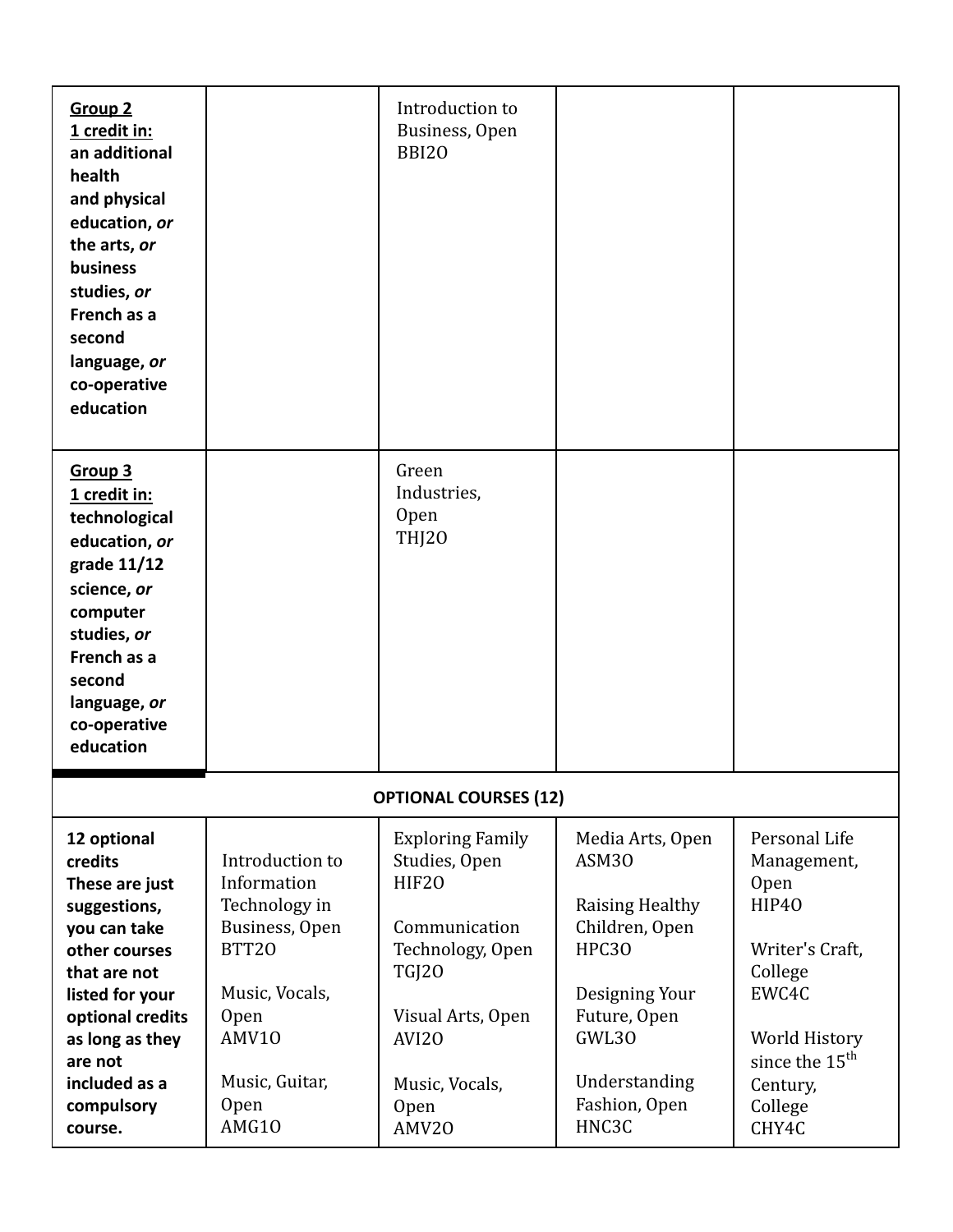| Music,<br>Instrumental<br>(Brass/Wind)<br>Open<br><b>AMI10</b> | Music, Guitar,<br>Open<br>AMG20<br>Music,<br>Instrumental<br>(Brass/Wind)<br><b>Open</b><br>AMI20 | Introduction to<br>Marketing, College<br>BMI3C<br>Entrepreneurship:<br>The Venture,<br>College<br>BDI3C<br>Communication<br>Technology,<br>College/University<br>TGJ3M<br>Travel and<br>Tourism:<br>A Regional<br>Geographic<br>Perspective, Open<br>CGG30<br>Understanding<br>Canadian Law,<br>College/<br>University<br>CLU3M<br>Forces of Nature: |  |
|----------------------------------------------------------------|---------------------------------------------------------------------------------------------------|------------------------------------------------------------------------------------------------------------------------------------------------------------------------------------------------------------------------------------------------------------------------------------------------------------------------------------------------------|--|
|                                                                |                                                                                                   | Physical<br>Processes and<br>Disasters,<br>College/<br>University<br>CGF3M                                                                                                                                                                                                                                                                           |  |
|                                                                |                                                                                                   | World History to<br>the end of the 15 <sup>th</sup><br>Century, College/<br>University<br>CHW3M                                                                                                                                                                                                                                                      |  |

Note: To meet individual students' needs, principals may replace up to three of these courses (or the equivalent in half courses) with courses from the remainder of those that meet the compulsory credit requirements. (**OSS, 3.2)**